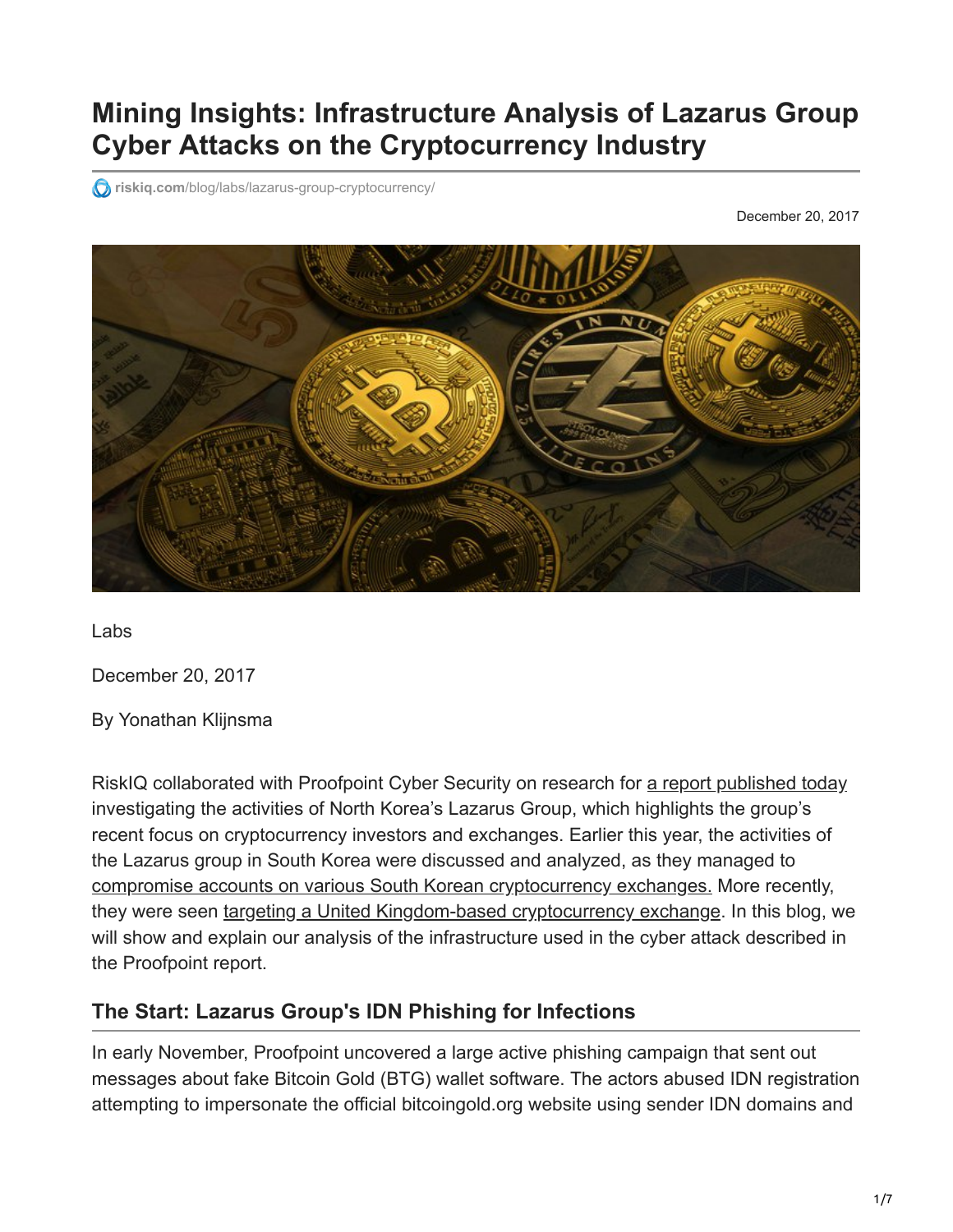the decoded notations. Below are four examples of domain names registered for this campaign:

| <b>IDN</b> version     | <b>Decoded version</b> |  |  |  |
|------------------------|------------------------|--|--|--|
| xn--bitcoingod-8yb.com | bitcoingou013ed.com    |  |  |  |
| xn--bitcoigold-o1b.com | bitcoiu0146gold.com    |  |  |  |
| xn--bitcoingId-Icb.org | bitcoingu00f6ld.org    |  |  |  |
| xn--bitcingold-hcb.org | bitcu00f6ingold.org    |  |  |  |

The domains shown above appeared in our crawl data, meaning we had a full copy of the webpage and any metadata present on it. We'll take a look at xn--bitcingold-hcb.org which, in our data, looked identical to the genuine site:



Above, the fake page set up by the Lazarus group is on the left. Note the download button and pushed down 'Roadmap button,' which do not appear on the official site on the right, which has a logo and roadmap button instead. The actors copied the index page from the official Bitcoingold website and modified it, but they still link to the CSS, Javascript, and image resources of the official website, which we can see in the source of the page: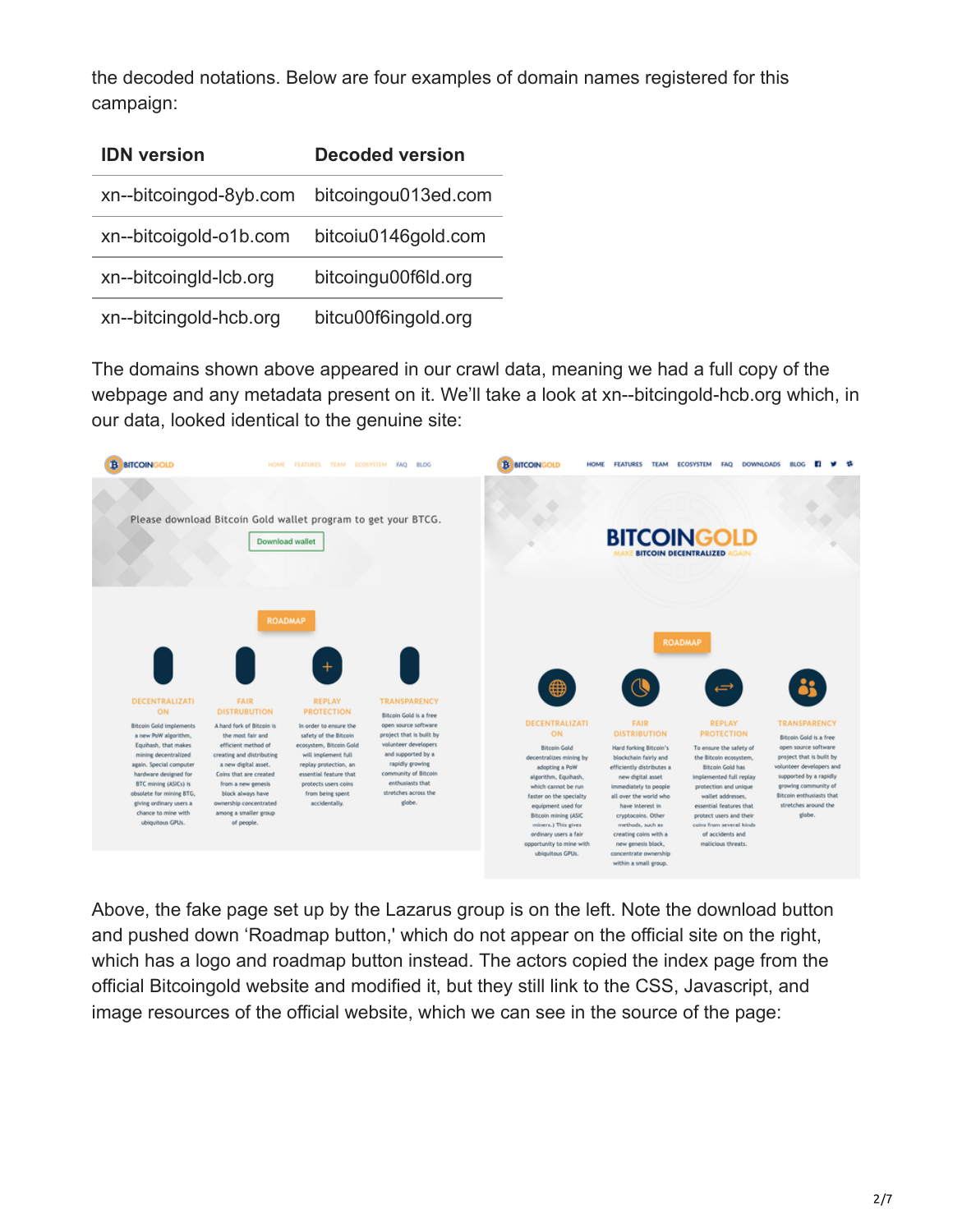# Page https://xn--bitcoingld-lcb.org:443/

| <b>Status</b> | Messages (3)          | Dependent Requests (188)                                                                                                                                                                                                                                                                                                                                                                                                                                                                                                                                                                                                                                                                                                                                                                                                                                                                                                                                                                                                                                                                                                                                                                                                                                                                                                                                                                                                                                                           | Cookies (1) | Links (72) | Headers | Response & DOM | DO |
|---------------|-----------------------|------------------------------------------------------------------------------------------------------------------------------------------------------------------------------------------------------------------------------------------------------------------------------------------------------------------------------------------------------------------------------------------------------------------------------------------------------------------------------------------------------------------------------------------------------------------------------------------------------------------------------------------------------------------------------------------------------------------------------------------------------------------------------------------------------------------------------------------------------------------------------------------------------------------------------------------------------------------------------------------------------------------------------------------------------------------------------------------------------------------------------------------------------------------------------------------------------------------------------------------------------------------------------------------------------------------------------------------------------------------------------------------------------------------------------------------------------------------------------------|-------------|------------|---------|----------------|----|
|               | Document Object Model | includes\/js\/wp-emoji-release.min.js/ver-+.0.3 }}; ifunction(a,D,C){function d(a){var D,C,d,e,I-String.fromCharCode<br>k.fillText(f(55356,56826,55356,56819),0,0),b=j.toDataURL(),k.clearRect(0,0,j.width,j.height),k.fillText(f(55356,5682<br>(k.clearRect(0,0,j.width,j.height),k.fillText(f(55356,57332,56128,56423,56128,56418,56128,56421,56128,56430,56128,56<br>56430,8203,56128,56423,8203,56128,56447),0,0),c=j.toDataURL(),bl==c);case"emoji4":return k.fillText(f(55358,56794,82<br>e(a){var c=b.createElement("script");c.src=a,c.defer=c.type="text/javascript",b.getElementsByTagName("head")[0].appe<br>{everything:10,everythingExceptFlaq:10},h=0;h <i.length;h++)c.supports[i[h]]=d(i[h]),c.supports.everything=c.suppo<br>(c.supports.everythinqExceptFlaq=c.supports.everythinqExceptFlaq&amp;&amp;c.supports[i[h]]);c.supports.everythinqExc<br/>{c.readyCallback()},b.addEventListener?(b.addEventListener("DOMContentLoaded",q,ll),a.addEventListener("load",q,ll))<br/>e(f.concatemoji):f.wpemoji&amp;&amp;f.twemoji&amp;&amp;(e(f.twemoji),e(f.wpemoji)))}(window,document,window.wpemoji<br/><script src="https://bitcoingold.org/wp-includes/js/wp-emoji-release.min.js?ver=4.8.3" type="text/javascript"></script><br/><script defer="defer" src="assets/img/wp-emoji-release.js" type="text/javascript"></script><br/><meta content="BTG v.1.1508003029" name="generator"/></i.length;h++)c.supports[i[h]]=d(i[h]),c.supports.everything=c.suppo<br> |             |            |         |                |    |

The information above is really valuable to our investigation. As RiskIQ stores host pairs for sites that point to each other in a parent or child relationship. We can call upon this data set for the official Bitcoingold website and see at least two of the fake websites in its parent Host Pair set:

| © RISKIQ<br>Ш                                                                      | Q bitcoingold.org<br>$\circ$                                                  |                              |                      |                  |            | Tours                       | Enterprise |
|------------------------------------------------------------------------------------|-------------------------------------------------------------------------------|------------------------------|----------------------|------------------|------------|-----------------------------|------------|
| First Seen 2013-03-31<br>⊡<br>Last Seen 2017-12-18                                 | Registrar NameCheap, Inc.<br><b>Registered</b><br>Registrant WhoisGuard, Inc. | <b>O</b> Categorize          |                      |                  |            |                             |            |
| Resolutions 6<br>WHOIS <sub>8</sub>                                                | Subdomains 13<br>Trackers 14                                                  | Components 38                | <b>Host Pairs 44</b> | OSINT 0          | Hashes 0   | <b>DNS</b> 24<br>Projects 0 | Cookie     |
| FILTERS <sup>O</sup>                                                               | <b>HOST PAIRS ®</b>                                                           |                              |                      |                  |            |                             |            |
| DIRECTION (2/17)<br>$\mathbf{x}$                                                   | $+1-8$ of 8 $+$<br>Show: 25<br>⊓▼                                             | Sort: Last Seen Descending v |                      |                  |            |                             | Download   |
| $\times$ x child<br>9                                                              | Hostname                                                                      | First                        | Last                 | <b>Direction</b> | Cause      | Tags                        |            |
| 8<br>v ×<br>parent                                                                 | xn--bitcingold-hcb.org                                                        | 2017-11-22                   | 2017-11-30           | parent           | div.style  | Registered                  |            |
| $\mathbb X$<br>CAUSE (9/21)                                                        | xn--bitcingold-hcb.org<br>n                                                   | 2017-11-22                   | 2017-11-30           | parent           | script.src | Registered                  |            |
| 5<br>$\times$ $\times$ link.href<br>div.style<br>4<br>✔ ≍                          | xn--bitcoingld-lcb.org<br>n                                                   | 2017-11-08                   | 2017-11-09           | parent           | div.style  | Registered                  |            |
| 4<br>$\checkmark$ $\times$ script.src                                              | xn--bitcoingld-lcb.org<br>O                                                   | 2017-11-08                   | 2017-11-09           | parent           | script.src | Registered                  |            |
| 2<br>$\times$ $\times$ redirect<br>$\overline{2}$<br>$\checkmark$ $\times$ unknown | 54,37,68,97<br>$\Box$                                                         | 2017-11-08                   | 2017-11-08           | parent           | div.style  | <b>D</b> Ovh-Sas            | Routable   |
| Show More                                                                          | 54,37,68,97<br>$\Box$                                                         | 2017-11-08                   | 2017-11-08           | parent           | script.src | Ovh-Sas                     | Routable   |
| HOSTNAME (4/8)                                                                     | 45.77.136.106<br>□                                                            | 2017-11-08                   | 2017-11-08           | parent           | div.style  | Routable                    |            |
| $V \times 45.77.136.106$<br>2<br>$×$ $×$ 54.37.68.97<br>$\overline{c}$             | 45.77.136.106<br>n                                                            | 2017-11-08                   | 2017-11-08           | parent           | script.src | Routable                    |            |
| $\checkmark$ $\times$ xn-bitcingold-h 2<br>v x xn-bitcoingId-Ic 2                  | $1-8$ of $8$                                                                  |                              |                      |                  |            |                             |            |

**Note**: *We filtered on parent relationships to see hosts that pointed to bitcoingold.org, not hosts bitcoingold linked to itself.*

As reported by Proofpoint, the "download" button linked to a backdoored PyInstaller installation that was set up to download a version of the PowerRatankba implant. The button was linked via an onclick event to a JavaScript function: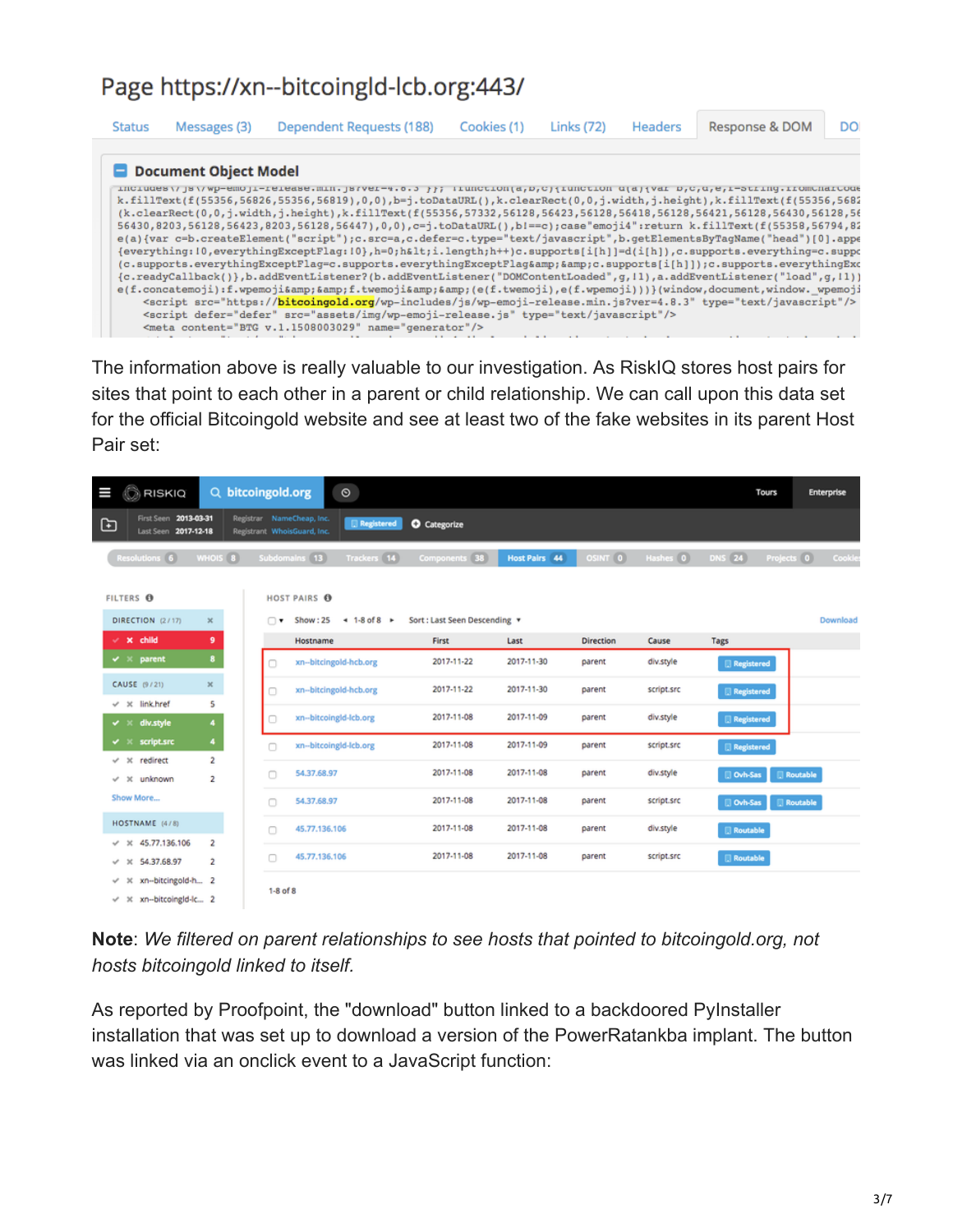```
<div class="et_pb_button_module_wrapper_et_pb_module_et_pb_button_alignment_center"><br><h2>Please_download_Bitcoin_Gold_wallet_program_to_get_your_BTCG.</h2>
\frac{1}{\sqrt{dy}}<div class="et_pb_button_module_wrapper_et_pb_module_et_pb_button_alignment_center"><br><br/>button_class="et_pb_button"_style="color:_green;_border-color:_green;cursor:_pointer"_onclick="download()">Download_wallet</
       button>
\le/div>
```
The invoked script redirects the user to the file download:

```
<script type="text/javascript">
 function download(){
     location.href = 'https://bitcoingöld.org/bitcoingold.exe';
                                                                         \mathcal{F}</script>
```
The file downloaded here was seen with the following SHA256 hash: *eab612e333baaec0709f3f213f73388607e495d8af9a2851f352481e996283f1*

Besides Bitcoingold, the Lazarus group performed the same kind of IDN 'attack' against the Electrum Bitcoin wallet website. The actors created the IDN website, xn--electrm-s2a.org, to serve as a fake software installation page similar to the Bitcoingold clone: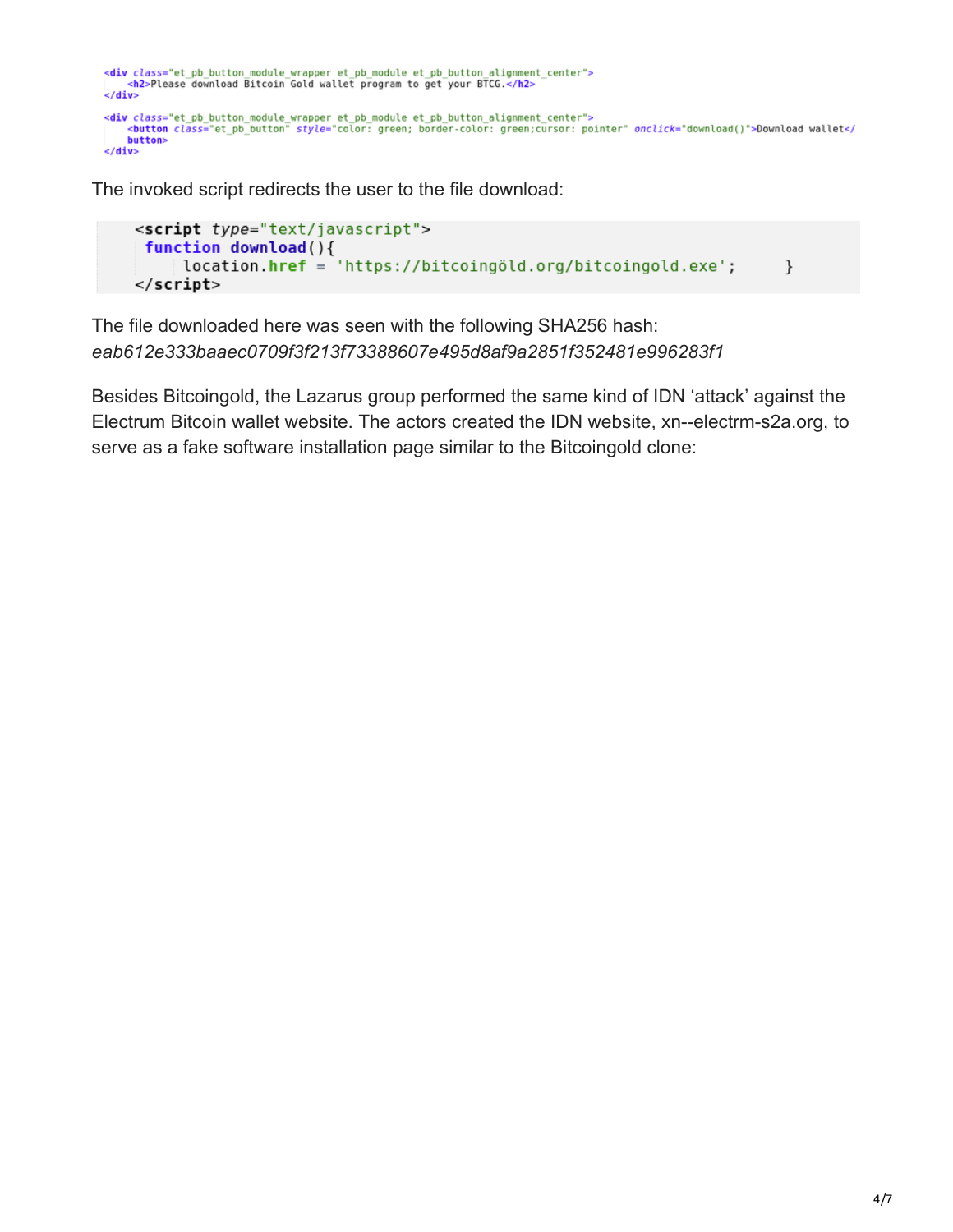

0 Q

#### Improve your Bitcoin Experience

Securing Bitcoin payments since 2011, Electrum is one of the most popular Bitcoin wallets.

Electrum is fast, secure and easy to use. It suits the needs of a wide spectrum of users.





Your private keys are encrypted and never leave your computer.



You can export your private keys and use them in other Bitcoin clients.



Keep your private keys offline, and go online with a watching-only wallet.



Your funds can be recovered from a secret phrase.

# **No Downtimes**

Electrum servers are decentralized and redundant. Your wallet is never down.



Split the permission to spend your coins between several wallets.

**Download Electrum** 



Electrum is fast, because it uses servers that index the Bitcoin blockchain.



Electrum Wallet verifies all the transactions in your history using SPV.



Electrum supports third-party plugins: Multisig services, Hardware wallets, etc.

Impressum **Disclaimer** 

Released under the MIT Licence Website source

Interestingly, Lazarus left some information in the source of the page that shows that they used the 'HTTrack' website copier tool, as well as the date (Friday, November 17th at 03:27:29 GMT as per our crawl data) they copied the Electrum website: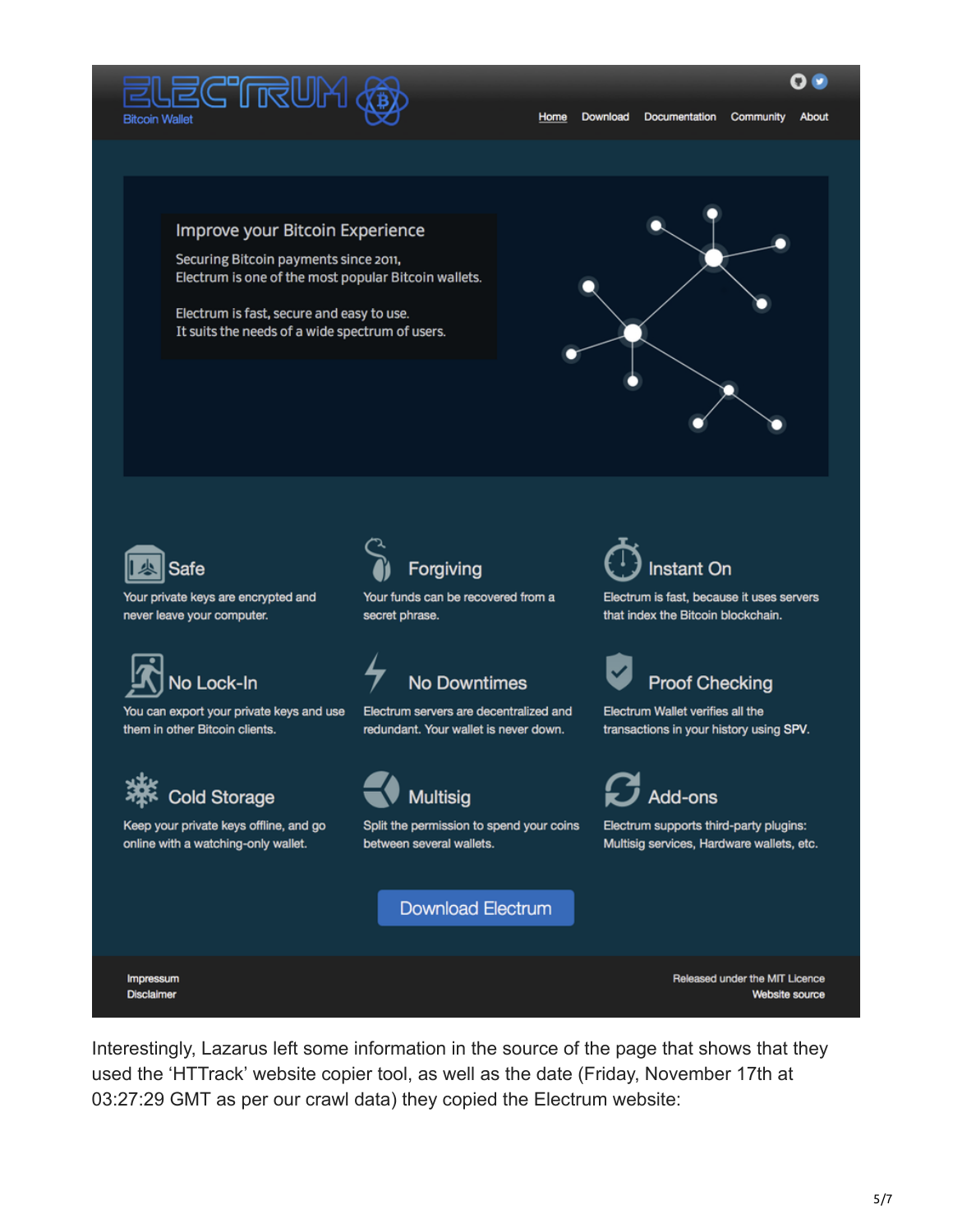## Page https://xn--electrm-s2a.org:443/

| <b>Status</b>                                                                                                                                                                                                                                                                                                                                                                                                    | Messages (0) | Dependent Requests (70) | Cookies (0) | Links (56) | Headers | Response & DOM | <b>DOM Changes</b> |  |
|------------------------------------------------------------------------------------------------------------------------------------------------------------------------------------------------------------------------------------------------------------------------------------------------------------------------------------------------------------------------------------------------------------------|--------------|-------------------------|-------------|------------|---------|----------------|--------------------|--|
| Document Object Model<br>xml version="1.0" encoding="UTF-8"?<br>html PUBLIC "-//W3C//DTD XHTML 1.0 Strict//EN" "http://www.w3.org/TR/xhtml1/DTD/xhtml1-strict.dtd"                                                                                                                                                                                                                                               |              |                         |             |            |         |                |                    |  |
| <html lang="en" xml:lang="en" xmlns="http://www.w3.org/1999/xhtml"><br/>&lt;1-- Mirrored from electrum.org/ by HTTrack Website Copier/3.x [XR&amp;CO'2014], Fri, 17 Nov 2017 03:27:29 GMT --&gt;<br/><head xmlns=""></head></html>                                                                                                                                                                               |              |                         |             |            |         |                |                    |  |
| <title>Electrum Bitcoin Wallet</title><br><meta content="text/html; charset=utf-8" http-equiv="Content-Type"/><br><meta content="index, follow" name="robots"/><br><meta content="Electrum Bitcoin Wallet." name="description"/><br><meta_name="twitter:site"_content="\$electrumwallet"></meta_name="twitter:site"_content="\$electrumwallet"><br><link href="images/favicon.png" rel="icon" type="image/png"/> |              |                         |             |            |         |                |                    |  |

## **Conclusions**

Defenders with access to internet data collected by crawlers can detect unknown threats at the source and track how they change and spread. Correlating threat data extracted from a broad set of data sources across channels reveals the risk posed to an organization by a single piece of infrastructure—and how it's used within a broader context. As can be seen from the above analysis, RiskIQ's crawling infrastructure, indexed web data sets, and analyst-focused analysis platform allows organizations to quickly and effectively identify the scale of these strategic compromises and provide visibility that improves an organization's ability to defend their network.

Interested in crawling specific parts of the Internet with RiskIQ technology? Now you can task our virtual users to work for you at scale. RiskIQ offers URL crawling through our Security Intelligence Services (SIS), so you can capture the same kind of data we used in this post. For more information and a quote, [contact us today](https://www.riskiq.com/contact/).

## **Indicators of Compromise (IOCs)**

The following IOCs are those found by pivoting around the known hosts from the phishing emails and expanding our list this way. We have some suspected hosts that are potentially related to this campaign, but we don't have proof (yet), these are not listed, but we will keep an eye out for any confirmed activity.

Below list does not include IOCs obtained from Proofpoint's malware analysis, those are available in their report or from the full list of IOCs is available in our RiskIQ Community [Project: https://community.riskiq.com/projects/03e1e06f-4644-3b0e-7721-682b928d2001?](https://community.riskiq.com/projects/03e1e06f-4644-3b0e-7721-682b928d2001?guest=true&_ga=2.250911174.117879041.1513562791-1318539965.1474487244) guest=true&\_ga=2.250911174.117879041.1513562791-1318539965.1474487244

#### **Domain**

xn--electrm-s2a.org

xn--btcongold-g5ad.com